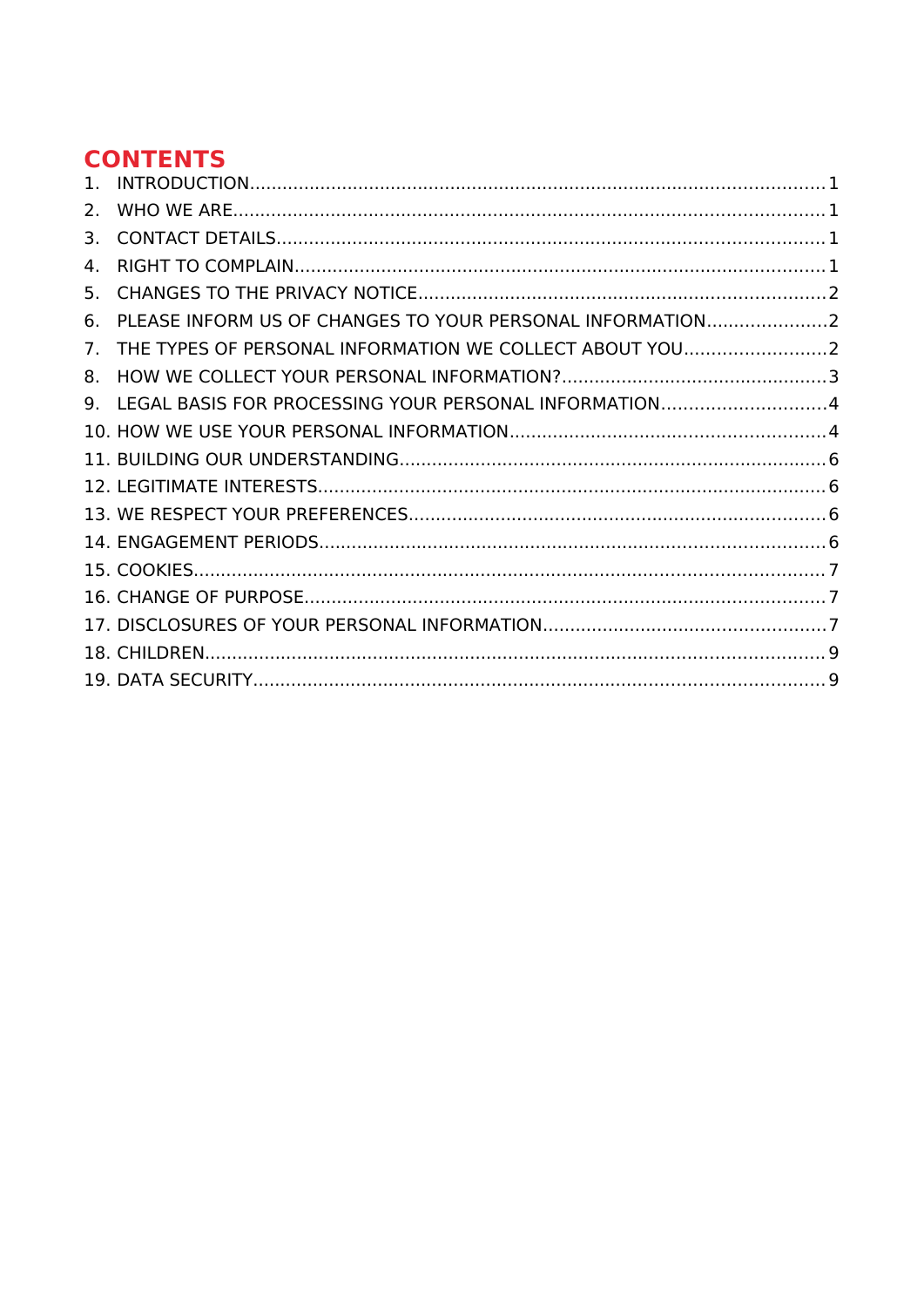

## 1. INTRODUCTION

<span id="page-1-0"></span>1.1. We are Charity Projects (a registered charity) operating under the name of Comic Relief. Our purpose is a just world free from poverty. Your support (including by fundraising, donating, taking part in our campaigns/ events or being a funded partner) enables us to work toward achieving our purpose. When you support us and we engage with you, we will often receive your personal information (for example, your name, address and email address).

1.2. We recognise the trust you place in us when you share your personal information with us. We are committed to operating with openness, honesty and transparency.

1.3. In this notice, we provide you with details of the personal information we collect when we engage with you, how we will use and look after your personal information, your privacy rights and how the law protects you.

1.4. This privacy notice is provided in a layered format so you can click through to the specific areas set out below. Alternatively, you can download a pdf version of the policy.

1.5. When we refer to funded partners, we include our intermediaries and their sub-funded partners.

## 2. WHO WE ARE

<span id="page-1-1"></span>2.1. Charity Projects is a registered charity in England and Wales (charity number: 326568) and Scotland (charity number: SC039730) and company limited by guarantee (registered number: 01806414). We operate under the name of Comic Relief. We also have a trading entity, Comic Relief Limited (registered number: 01967154). In this notice we refer to these entities as "Comic Relief" or "we", "us" or "our".

2.2. We are responsible for looking after your personal information.

2.3. Our Head of Legal and Assurance is our Data Protection Officer and is responsible for any questions in relation to this privacy notice. If you have any questions about this privacy notice, including any requests to exercise your rights, please contact our Head of Legal and Assurance using the contact details set out below.

## <span id="page-1-2"></span>3. CONTACT DETAILS

3.1. Our full details if you wish to contact us are:

3.2. Full name of legal entity: Charity Projects (Operating name - Comic Relief)<br>3.3.

- Name or title: Head of Legal and Assurance
- 3.4. Email address: DPO@comicrelief.com

3.5. Postal address: 1st Floor, 89 Albert Embankment, London, SE1 7TP Telephone number: +44 (0) 20 7820 2000

#### 4. RIGHT TO COMPLAIN

<span id="page-1-3"></span>4.1. You have the right to make a complaint or raise any concerns you have that relate to our approach to your personal information to the Information Commissioner's Office (ICO – the ICO is the UK regulatory authority for data protection issues (www.ico.org.uk)). We would appreciate it if you could please let us know if you contact the ICO. If you feel able to contact us before you contact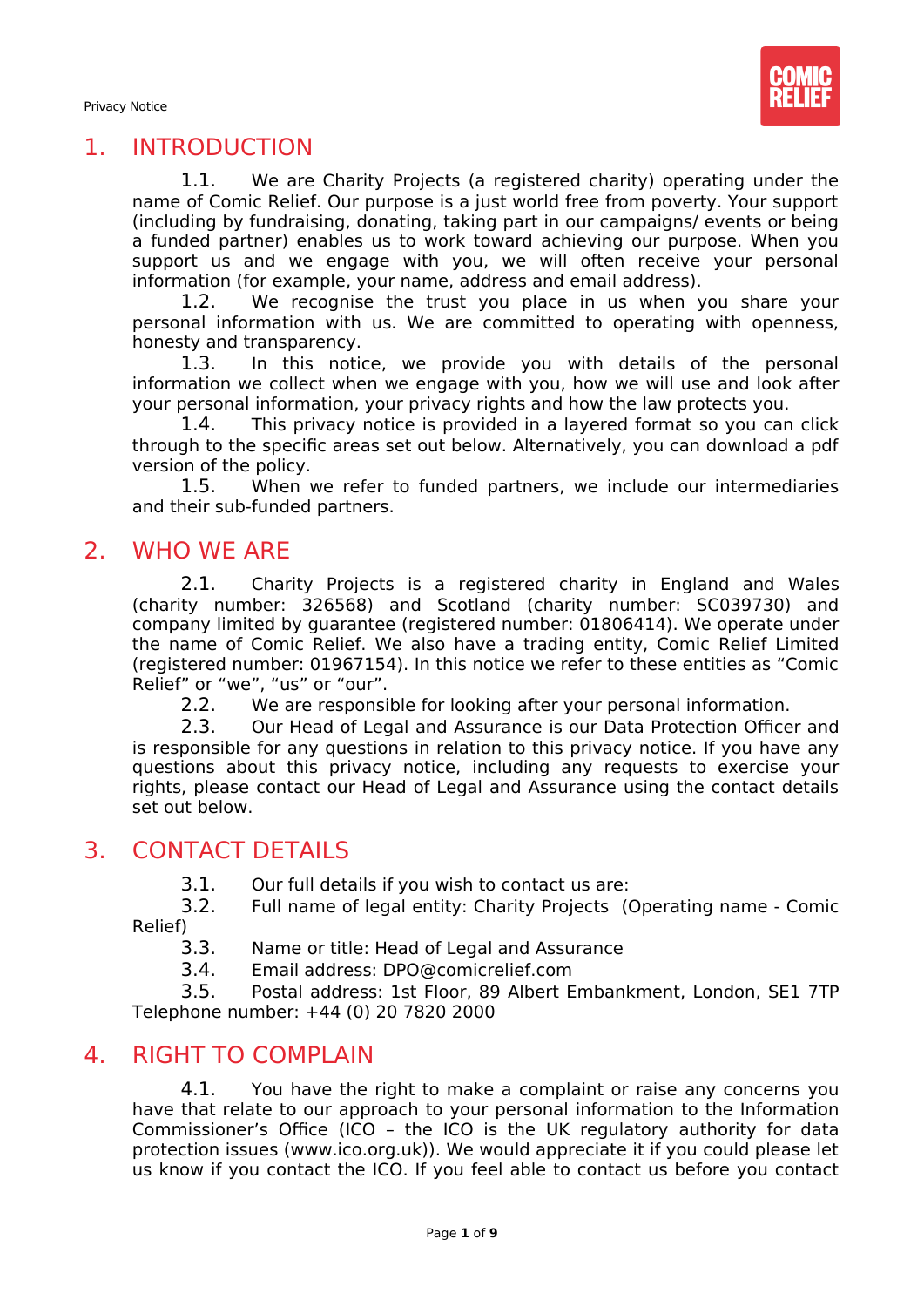Privacy Notice

the ICO, we will take your concerns seriously and we will work with you to resolve any issues that you have (noting that we will tell you if you should refer the issue to the ICO and that we may also need to tell the ICO).

# <span id="page-2-0"></span>5. CHANGES TO THE PRIVACY NOTICE

5.1. This privacy notice was last updated May 2022.

5.2. Please note that we may update this privacy notice from time to time and will publish any update on our websites. If we make significant changes to this notice, we will directly inform you of these changes where reasonably practicable (for example, if we have your email address, we will email you).

#### <span id="page-2-1"></span>6. PLEASE INFORM US OF CHANGES TO YOUR PERSONAL INFORMATION

6.1. It is important that the personal information we hold about you is accurate and current. You can update your details using the Update your preferences form or please Contact Us to provide an update if your personal information changes.

# <span id="page-2-2"></span>7. THE TYPES OF PERSONAL INFORMATION WE COLLECT ABOUT YOU

7.1. Personal information is any information relating to an identified or identifiable individual. We may collect, use, store and transfer different kinds of personal information about you when we engage with you, including:

- 7.1.a. Identity information including your name, gender, date of birth, username, and social media ID's or similar identifiers.
- 7.1.b. Contact information including your billing address, delivery address, email address and telephone numbers.
- 7.1.c. Donation/Transaction information including details about donations you have made and payments to and from you (including bank and credit card information), tax details for Gift Aid and other details of products and services you have purchased from us.
- 7.1.d. Technical information including your internet protocol (IP) address, your login data, browser type and version, time zone setting and location, browser plug-in types and versions, operating system and platform and other technology on the devices you use to access this website.
- 7.1.e. Profile information including your username and password, your interests, preferences, feedback and survey responses.
- 7.1.f. Usage information including information about how you use our website, products and services.
- 7.1.g. Marketing and Communications information including your preferences for receiving marketing from us and third parties and your communication preferences.
- 7.1.h. Information about your organisation and its employees and stakeholders including, where applicable, your directors, trustees, office addresses, email addresses, phone numbers and bank details. In some cases, we may need further details such as date of birth or home address of key persons. If we request further details of beneficiaries or volunteers, we will discuss this with you and ensure that this is obtained in accordance with any safeguarding concerns and data protection laws.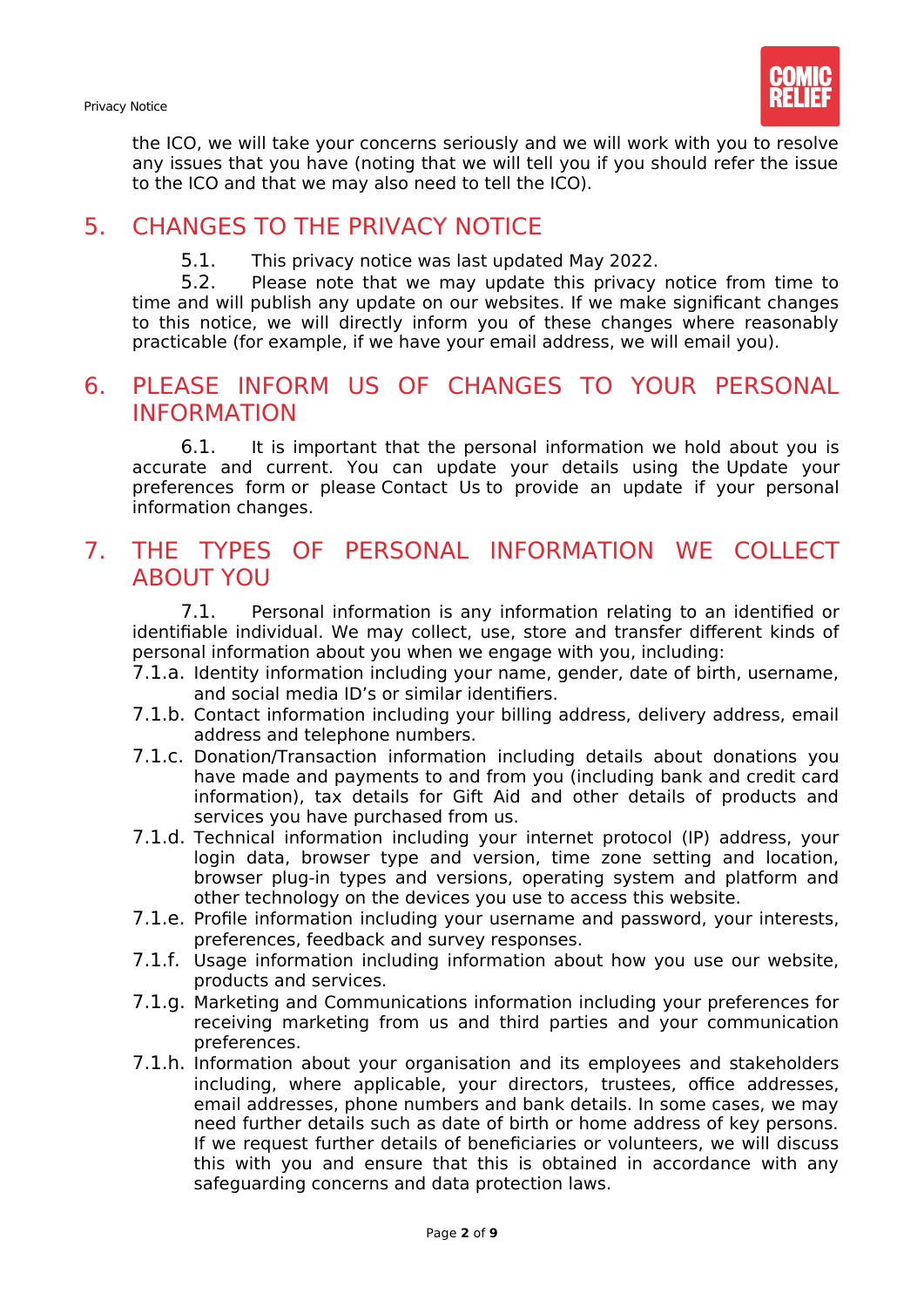

7.1.i. Where we refer to personal information in this notice, it might include any/ all of the above.

7.2. We also collect, use and share aggregated information. This includes statistical or demographic data. Aggregated information may be derived from your personal information but is not usually considered personal information as this data does not directly or indirectly reveal your identity. For example, we may aggregate usage information to calculate the percentage of users accessing a specific website feature. However, if we combine or connect aggregated information with your personal information so that it can directly or indirectly identify you, we treat the combined data as personal information which will be used in accordance with this privacy notice.

7.3. We do not generally collect any special categories of personal data about you (this includes details about your race or ethnicity, religious or philosophical beliefs, sex life, sexual orientation, political opinions, trade union membership, information about your health and genetic and biometric data). There may be occasions where we collect a limited amount of health information (for example, if you take part in any event which requires physical activity, we may ask for certain medical information to ensure you are able to safety participate in the event). We will only collect such health information where we have your explicit consent, or an exception applies under data protection laws.

## <span id="page-3-0"></span>8. HOW WE COLLECT YOUR PERSONAL INFORMATION?

- 8.1. We collect personal information in the following ways:
- 8.1.a. Directly from you this includes where you donate or fundraise, sign up to one of our events, purchase products from our on-line shop, communicate with us or download any of our Apps.
- 8.1.b. Indirectly from third parties' fundraising sites this includes the information you have shared with them (for example Just Giving or Virgin Money Giving). These sites may pass your data to us where you have indicated that you wish to support us.
- 8.1.c. Social Media we may receive information through your use of social media (for example, Facebook, Twitter and YouTube), depending on your settings or the privacy policy of these social media sites. Please refer to the privacy policies that these sites use for details of how to change your settings.
- 8.1.d. To build our understanding we may receive information from reputable public sources (for example, from newspapers, postings on LinkedIn or information held on Companies House), as well as information from third party organisations we engage to help us understand individuals' preferences and potential to provide us with donations, and to run any due diligence checks on our funded partners.
- 8.1.e. Cookies (and automated technologies or interactions) we may automatically collect technical information about your equipment, browsing actions and patterns. We collect this personal information by using cookies, server logs and other similar technologies. Please see below for more information on cookies.
- 8.1.f. Third parties we may receive personal information about you from various third parties including technical data from analytics partners like Google, from advertising networks like Yieldify, from search engine providers like Bing Webmaster Tools, from technical, payment and delivery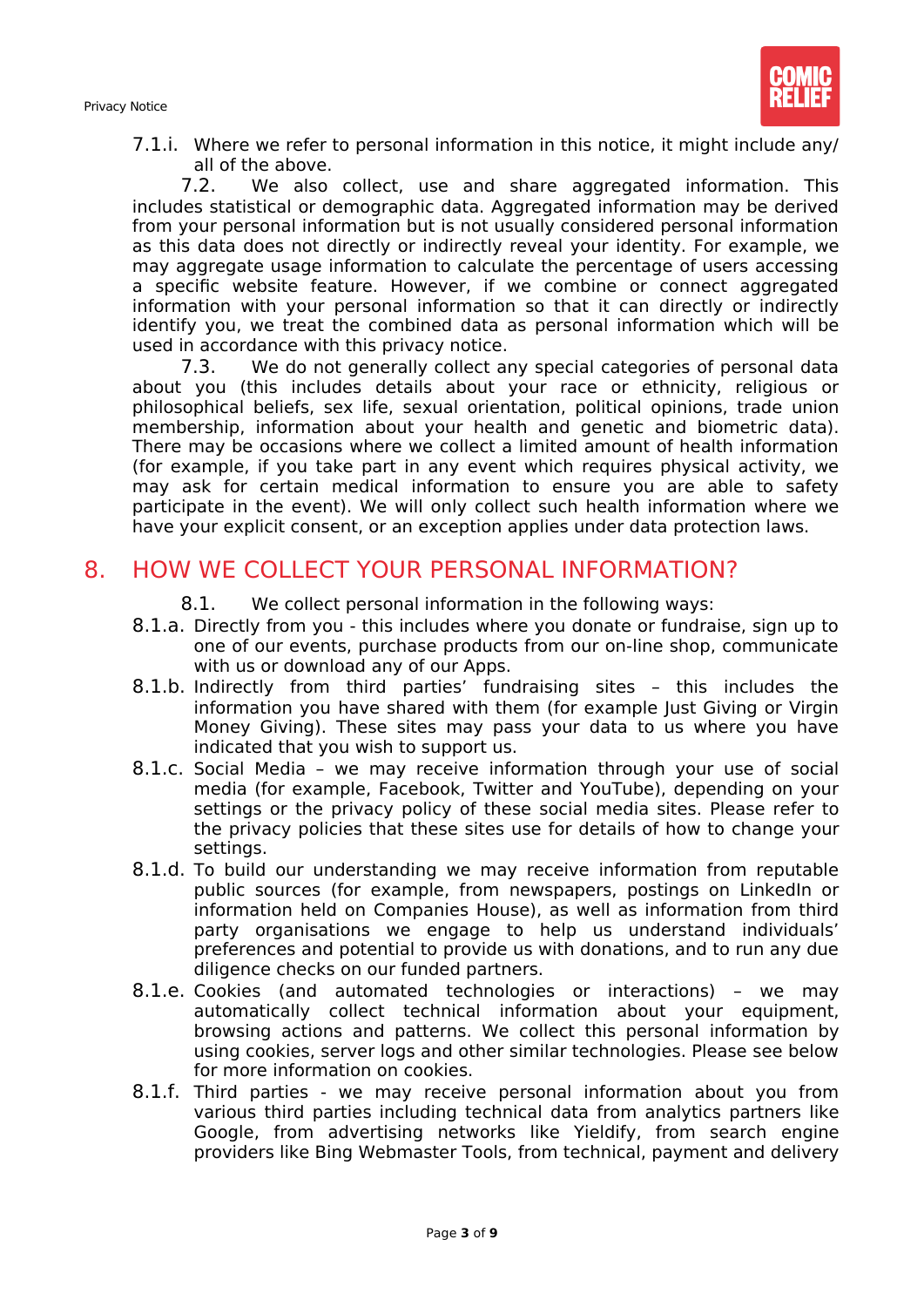

service providers like Worldpay and lifestyle and demographic insight data from third party segmentation/marketing partners.

- 8.1.g. Third Party Websites when you use our websites or otherwise engage with us, you may receive links to third-party websites, plug-ins and applications. Clicking on those links or enabling those connections may allow third parties to collect or share data about you. We do not control these third-party websites and are not responsible for their privacy statements. When you leave our website, we would please encourage you to read the privacy notice of every website you visit as that will govern how that website will process your personal information.
- 8.1.h. Third Party Platforms for funded partners when you use our funding management system and any related tools or applications, we may use the information provided in order to contact you in connection with your activities and the funding, run any necessary verification, due diligence, fraud or monitoring checks, and arrange payment of the funding.

# <span id="page-4-0"></span>9. LEGAL BASIS FOR PROCESSING YOUR PERSONAL INFORMATION

9.1. UK data protection law (the Data Protection Act 2018 which includes the UK GDPR)) requires us to have a "legal basis" for processing (using) your personal data. The legal bases we rely on are:

- 9.1.a. Where we have your specific consent to use your personal information for a specific purpose (for example, where we contact you by email).
- 9.1.b. Where we process your personal information for our legitimate interests (or those of a third party). Please see "Legitimate Interests" – below.
- 9.1.c. Where the processing of personal information is necessary to perform a contract with you (for example, where you have purchased a product from us).
- 9.1.d. Where the processing of personal information is necessary to comply with a legal or regulatory obligation that applies to us (for example, in some instances, we may be required to share your information with the Charity Commission, Information Commissioners Office, other regulators or law enforcement agencies) or to use your information for due diligence or ethical screening purposes.

## 10. HOW WE USE YOUR PERSONAL INFORMATION

<span id="page-4-1"></span>10.1. We will not sell your personal information (and we also do not buy personal information). We only wish to contact you in a way that is consistent with our relationship (how you would expect to be contacted and with materials you would expect to receive from us).

10.2. Our communications may include information about our objectives and work, the activities we fund and the impact of your support as well as requests for donations, fundraising or other support. We will use your personal information to tailor and target our communications to you.

- 10.3. We will use your personal information:
- 10.3.a. To send you marketing emails or SMS texts where we have your consent.
- 10.3.b. To contact you by phone.
- 10.3.c. To send you marketing and fundraising communications by post (or to otherwise engage with you) based on our legitimate interests (or those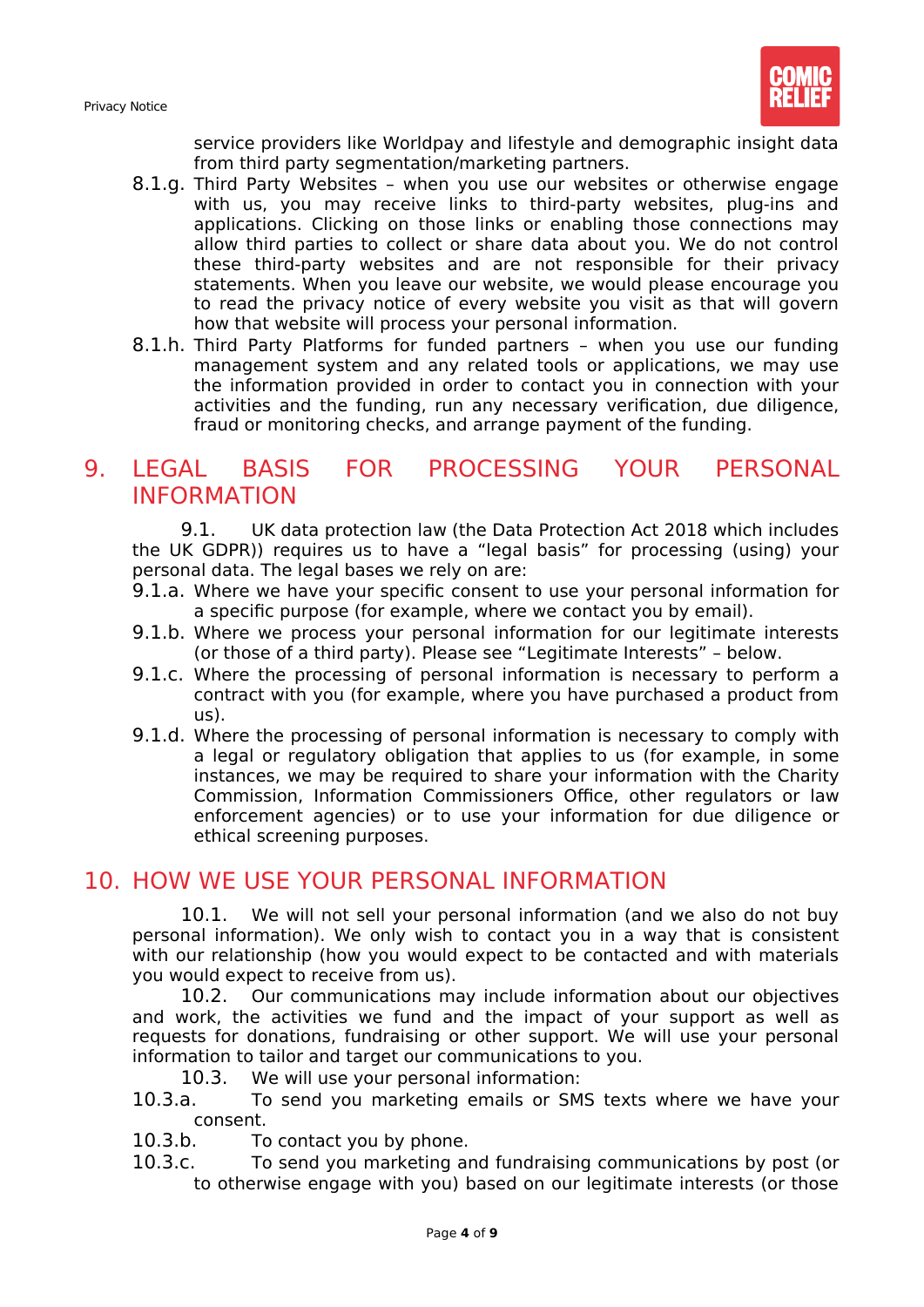

of a third party). For more information on this, please see "Legitimate Interests" below.

- 10.3.d. So that we can fundraise effectively and efficiently (for example, by analysing and segmenting our supporters by location, demographics, previous donations or previous activities and to identify your interests and motivations and the level of support you may potentially be able to give to us).
- 10.3.e. For research and analysis purposes this may include inviting you to participate in surveys or research or analysing usage data from our website to improve our content or user experience.
- 10.3.f.For our charitable purposes (for example, where we tell stories to explain our objectives and the work we do).
- 10.3.g. For the provision of services or administration this may include:
	- Dealing with donations, including communications to confirm and say thank you, for Gift Aid or for other administrative reasons relating to your donation.
	- Dealing with any transaction you enter into with us and for us to fulfil any contract with you (for example, where you purchase from our websites).
	- Managing our events.
	- Dealing with entries into competitions and prize draws and any applicable prizes.
	- Preparing reports about our work, services and events.
	- When you contact us (for example, to ask questions).
	- If you provide any content to us.
	- Administering our websites and monitoring website use (to enable us to improve user experience).
	- Responding to your enquiries, contacts or requests about your personal information.
	- Notifying you about changes or updates to the website, our services or our funding processes (as applicable).
	- Displaying content in a device appropriate way (for example, if you are using a mobile).
	- For internal record keeping (we will keep a record of our relationship).
- 10.3.h. Carrying out fraud prevention (and money laundering checks), undertaking credit risk activities and in relation to legal claims we take or defend.
- 10.3.i. Managing the page you have set up to support your donations to us (your giving page) or any other accounts you hold with us. If you have already provided us with your personal details to take part in our campaigns (for example, when setting up a giving page, or ordering from our online shop), and you indicate you want to take part in another campaign (for example, by entering an event or setting up a new fundraising page) we will use the details you gave us previously to save you having to give them to us again.
- 10.3.j. In relation to our funding (including in relation to funding applications and the activities we fund). For example, we may contact applicants to discuss their applications and funded partners to discuss their obligations under their Conditions of Funding (including reporting), their activities and how we can assist them.
- 10.3.k. To safeguard those who work for or with us (or we otherwise engage with).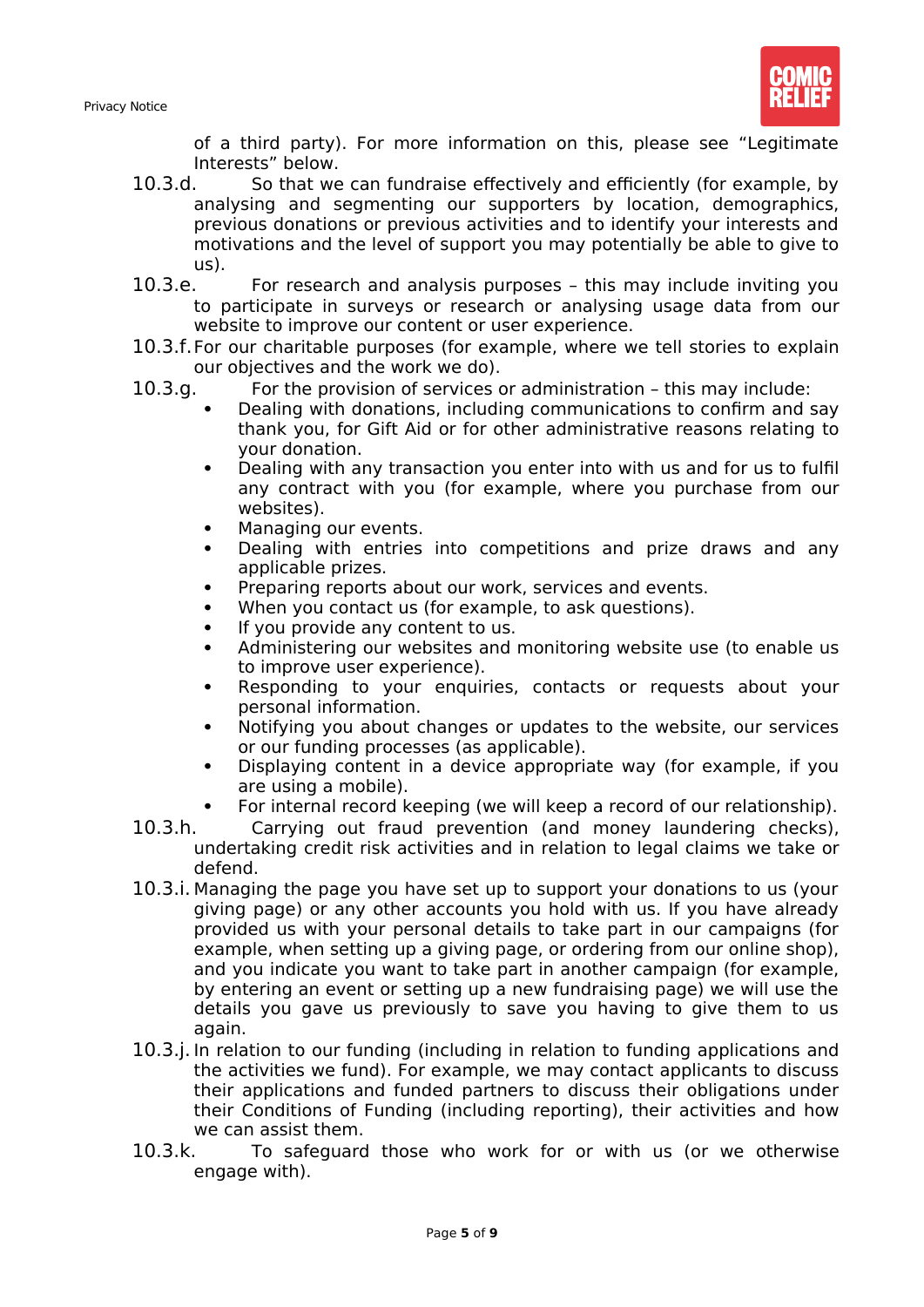

10.3.l. To process and administer your application for a job (or to volunteer).

## 11. BUILDING OUR UNDERSTANDING

<span id="page-6-0"></span>11.1. We will build our understanding of you, including by using profiling and screening techniques so that we understand your background, interests, motivations and your potential to make donations. We will use your information, information from reputable public sources (for example, newspapers, LinkedIn and Companies House) and from third parties we engage (who provide a service to better understand individuals preferences and potential to donate). We build our understanding to enable us to tailor and target our communication and engagement with you to ensure that:

11.1.a. we are providing you with the best and most relevant experience<br>11.1.b we make the best use of our resource (and do not waste resour

we make the best use of our resource (and do not waste resource by directing our engagement activities to those who do not wish to be so engaged)

11.2. If you do not wish for us to build our understanding of you in this way, please Contact Us to let us know.

## 12. LEGITIMATE INTERESTS

<span id="page-6-1"></span>12.1. When we use our legitimate interests as the legal basis for processing your personal information, we will consider and balance any potential impact on you and your rights and freedoms before we process your personal information. We will only then proceed where we believe our interests are not overridden by the impact on you. Our legitimate interests include the interests of our organisation in conducting and managing our operations to enable us to give you the best service and the best and most secure experience, and where we believe it to be in the public interest to process your personal information. Specific examples of this include:

- 12.1.a. Sending you information and marketing materials to your postal address
- 12.1.b. Analysis and profiling of our supporters
- 12.1.c. Using third party sources to keep your postal address up to date
- 12.1.d. Use of personal information to monitor use of our website (and apps) for technical purposes
- 12.1.e. In relation to funded partners, monitoring and evaluating funding, activities and compliance with their Conditions of Funding, audit checks and conducting organisational checks and verifications for fraud or error detection

## 13. WE RESPECT YOUR PREFERENCES

- 
- <span id="page-6-2"></span>13.1. If you would like us to:<br>13.1.a. Stop using your person Stop using your personal information for any of the purposes set out above and/or
- 13.1.b. Stop sending you marketing materials or other communication
- 13.1.c. You can manage your preferences using our preference centre.
- 13.1.d. You can also unsubscribe from our communications (including marketing communications) by following the directions to 'unsubscribe' set out in the communication.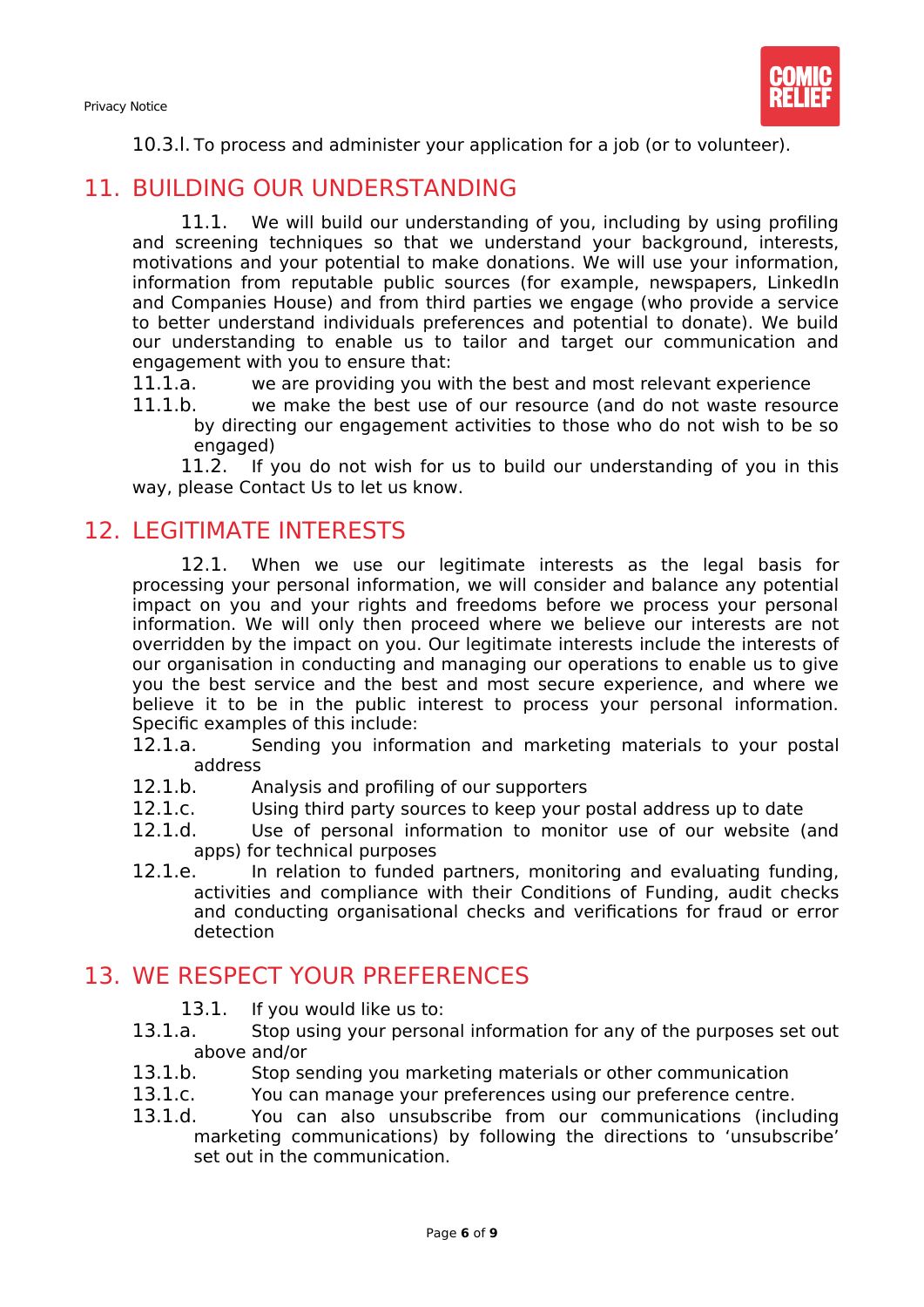

## 14. ENGAGEMENT PERIODS

<span id="page-7-0"></span>14.1. We will generally deem specific consent you have provided us in relation to email marketing materials to be valid for the period of 36 months from your last engagement with us. Where we rely on legitimate interest as the legal basis for contacting you (for example, by post), we may extend this period to 48 months from your last engagement with us. Engagement includes, but is not exclusive to, opening emails, making a donation or other fundraising activity.

## 15. COOKIES

<span id="page-7-1"></span>15.1. You can set your browser to refuse all or some browser cookies, or to alert you when websites set or access cookies. If you disable or refuse cookies, please note that some parts of this website may become inaccessible or not function properly. Please see our Cookies Policy for more details.

## 16. CHANGE OF PURPOSE

<span id="page-7-2"></span>16.1. We will only use your personal information for the purposes for which we collected it, unless we reasonably consider that we need to use it for another reason and that reason is compatible with the original purpose. If you wish to get an explanation as to how the processing for the new purpose is compatible with the original purpose, please the Head of Legal and Assurance (DPO).

16.2. Please note that we may process your personal information without your knowledge or consent, in compliance with the above rules, where this is required or permitted by law.

# 17. DISCLOSURES OF YOUR PERSONAL INFORMATION

<span id="page-7-3"></span>17.1. We may share your personal information with the following third parties set out below:

- 17.1.a. **Worldpay**: If you make a donation or payment on our site, cookies are used by Worldpay to enable your visit to be identified between page loads, and to make sure that at the payment point only your specific computer can continue with payment. These cookies are destroyed each time you close your browser.
- 17.1.b. **Google Analytics**: We use a service called Google Analytics which collects information about how visitors use our site. We use the information to promote our campaigns online (including via search and display advertising and using a feature called "remarketing" (displaying relevant ads to people who have visited our site whilst they browse other sites), as well as to compile reports and to help us improve the site. The cookies collect information in an anonymous form, including the number of visitors to the site, where visitors have come to the site from, and the pages they visited. Google Analytics also provides high level visitor demographics and interests data taken from the Google Ads Display Network. This additional information helps us better understand our audience and improve the services we offer.
- 17.1.c. **Yieldify**: We use a web analytics tool called Yieldify, which takes an anonymous sample of users and records their actions on the website (e.g., mouse clicks). The service is anonymous and does not collect personal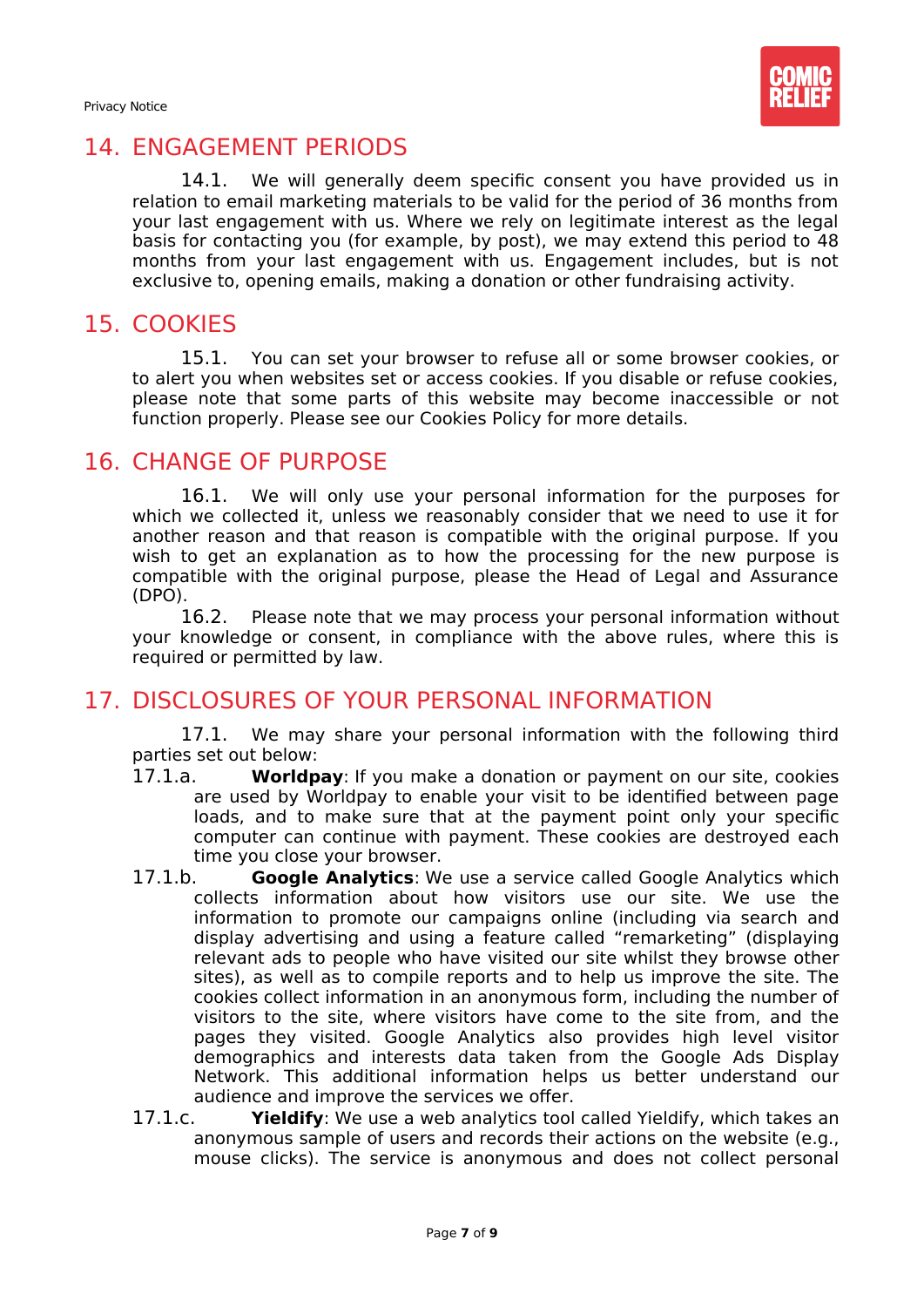

information. Yieldify helps us identify areas of the website in which we can improve the user journey.

- 17.1.d. **Analytics**, search engine and marketing/segmentation providers: We may share data with analytics and search engine providers who assist in the optimisation of our site and our services. We also work with marketing/segmentation specialists (who may provide us with lifestyle and demographic insights to enable us to tailor and target our communications).
- 17.1.e. **Professional advisors**: Professional advisers including lawyers, bankers, auditors and insurers who provide consultancy, banking, legal, insurance and accounting services.
- 17.1.f.**HMRC / Other Regulators**: Where we are under a legal duty to disclose of share your personal information in order to comply with legal obligations, including to HM Revenue & Customs, regulators and other authorities (who require reporting of processing activities in certain circumstances, including in relation to Gift Aid).
- 17.1.g. **Government**: We receive funding from various sources, including government entities (such as the UK Department for Digital, Culture, Media & Sport (DCMS) and the UK Foreign Commonwealth and Development Office (FCDO)). These organisations and their appointed agents may process data of funded partners and their sub-funded partners on our behalf including for monitoring, evaluation and audit purposes, and to conduct organisational checks and verifications for fraud or error detection. They may contact you to discuss these matters. If DCMS is processing personal data for the purpose of post funding award assurance (fraud and error detection and recovery) they will also become a joint controller of the data along with Comic Relief. DCMS will be using a task carried out in the public interest as the legal basis for processing the data.
- 17.1.h. **Partners:** We work with various partners, including suppliers and subcontractors who will process data on our behalf. These suppliers include those who provide us with IT services, system administration, our funding management system and related tools or applications, as well as other services (including market research).
- 17.1.i. **Legal Rights**: To enforce and protect our legal rights, or the safety of those who work for us, or with us, our beneficiaries, donors or others. This includes exchanging information with other companies and organisations for the purposes of fraud protection and credit risk reduction.
- 17.1.j. **Merger:** If we merge (or if we were to sell any part of our operations) including where Comic Relief or its assets are acquired by another charity or other third party, personal data will be one of the transferred assets.

17.2. We require all third parties to respect the security of your personal information and to treat it in accordance with the law. We do not allow our thirdparty service providers to use your personal information for their own purposes and only permit them to process your personal information for specified purposes and in accordance with our instructions. Some of our partners run their operations outside of UK and this may include countries who have different data protection laws. We will always take steps to make sure appropriate protections are in place (in accordance with UK data protection law) and that information is safeguarded. This includes ensuring the appropriate transfer mechanisms are in place, such as the relevant third party, having Binding Corporate Rules in place, entering into Standard Contractual Clauses with us or only processing personal data in countries which are subject to an adequacy decision.